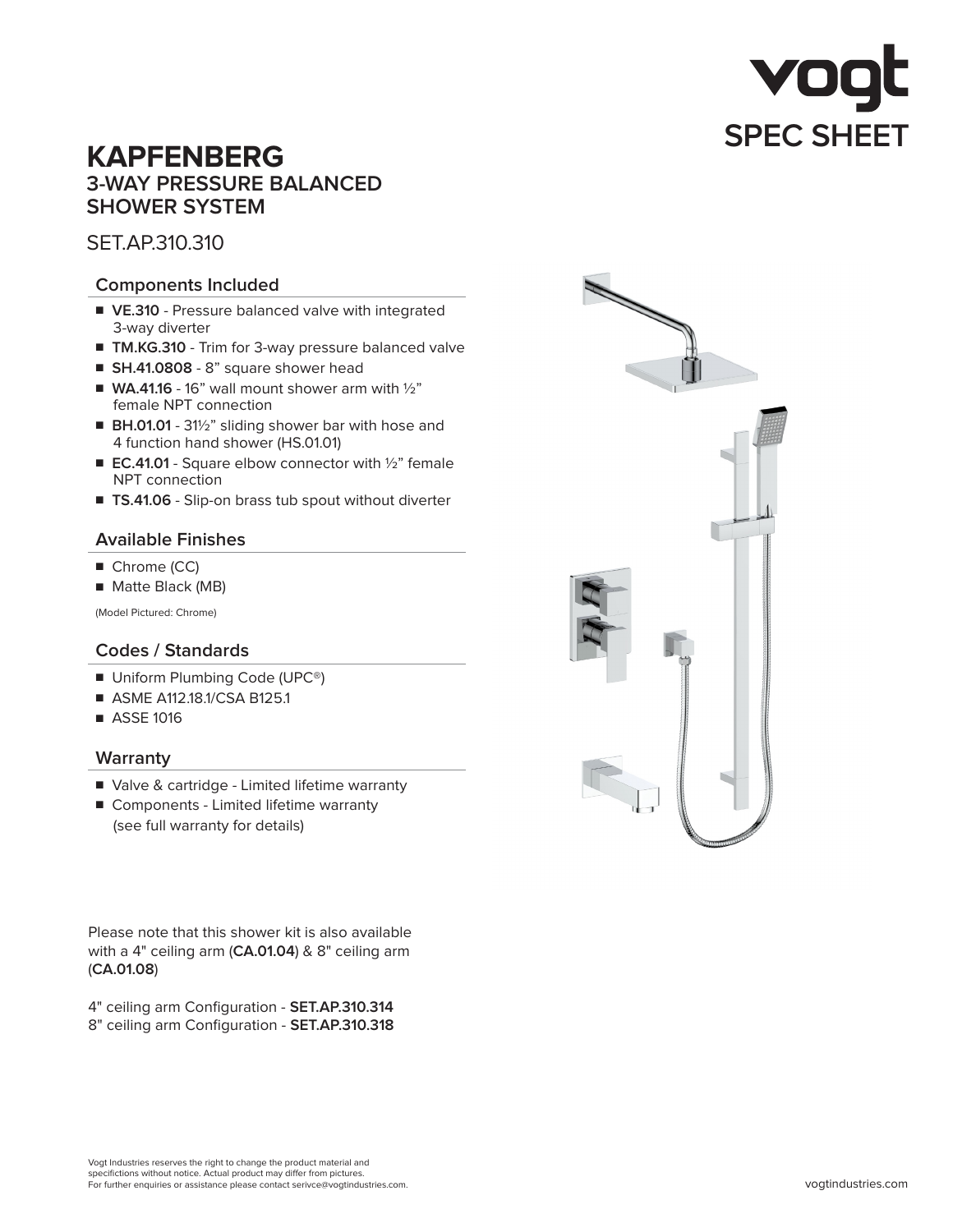

# **KAPFENBERG 3-WAY PRESSURE BALANCED VALVE & TRIM**

## VT.KG.310

## **Description**

- VE.310 1/<sub>2</sub>" pressure balanced valve with 3-way diverter
- **TM.KG.310** Trim for 3-way pressure balanced valve
- 4 positions

## **Flow Rate**

■ 5.7 gpm | 21.5 lpm | 60 psi

## **Cartridge**

- CE.1440.PB cartridge
- CE.1702.DR diverter

## **Available Finishes**

- Chrome (CC)
- Brushed Nickel (BN)
- Matte Black (MB)

(Model Pictured: Chrome)

## **Codes / Standards**

- Uniform Plumbing Code (UPC<sup>®</sup>)
- ASME A112.18.1/CSA B125.1
- ASSE 1016

#### **Warranty**

■ Limited lifetime warranty (see full warranty for details)





Vogt Industries reserves the right to change the product material and specifictions without notice. Actual product may differ from pictures. For further enquiries or assistance please contact service@vogtindustries.com.





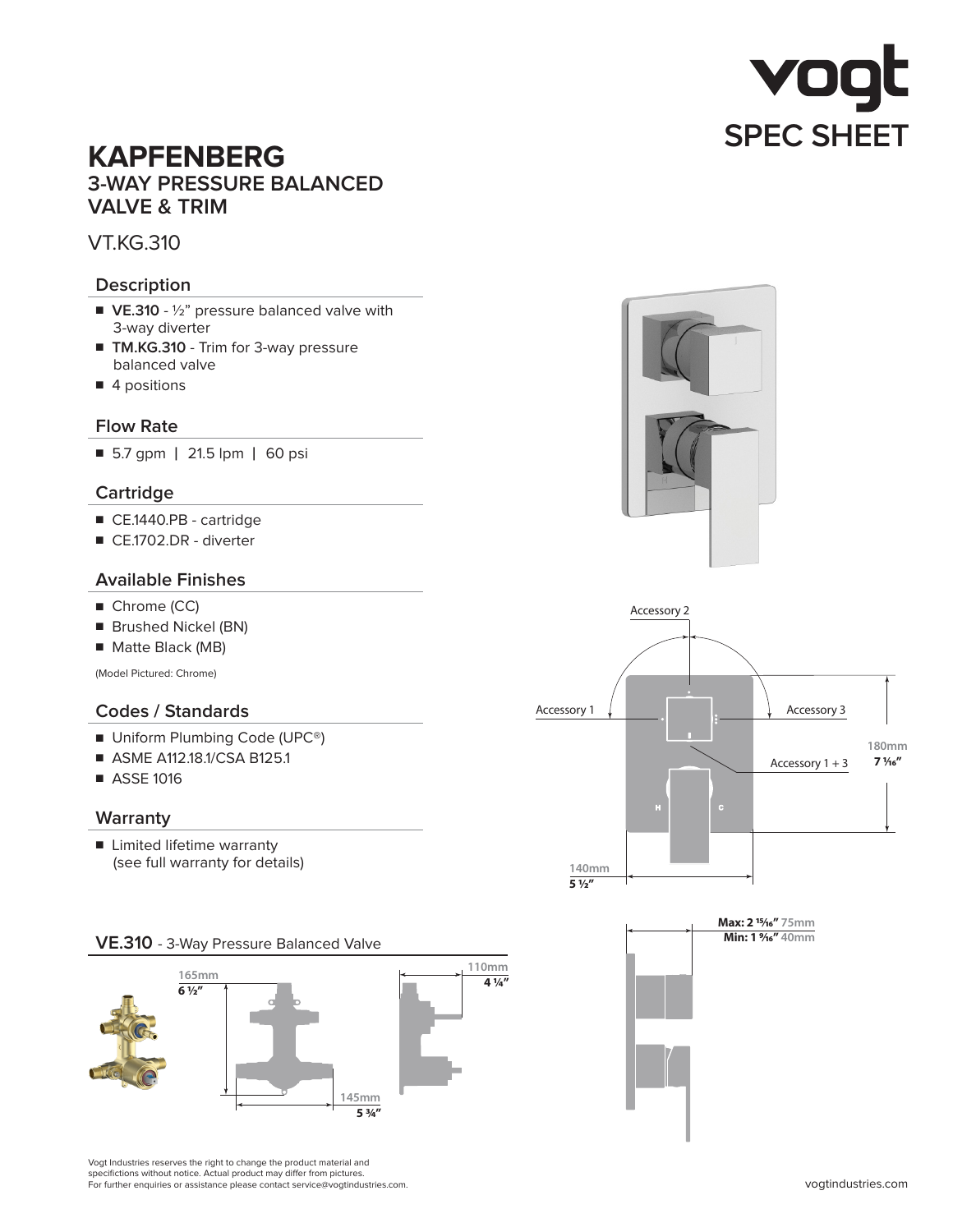# VO **SPEC SHEET**

# **3-WAY PRESSURE BALANCED VALVE**

# VE.310

## **Description**

- Valve with pressure balanced cartridge and 3-way diverter
- 1/2" male NPT connections

#### **Flow Rate**

■ 5.7 gpm | 21.5 lpm | 60 psi

## **Cartridge**

- CE.1440.PB cartridge
- CE.1702.DR diverter

## **Codes / Standards**

- Uniform Plumbing Code (UPC<sup>®</sup>)
- ASME A112.18.1/CSA B125.1
- ASSE 1016

## **Warranty**

■ Limited lifetime warranty (see full warranty for more details)







Vogt Industries reserves the right to change the product material and specifictions without notice. Actual product may differ from pictures. For further enquiries or assistance please contact service@vogtindustries.com.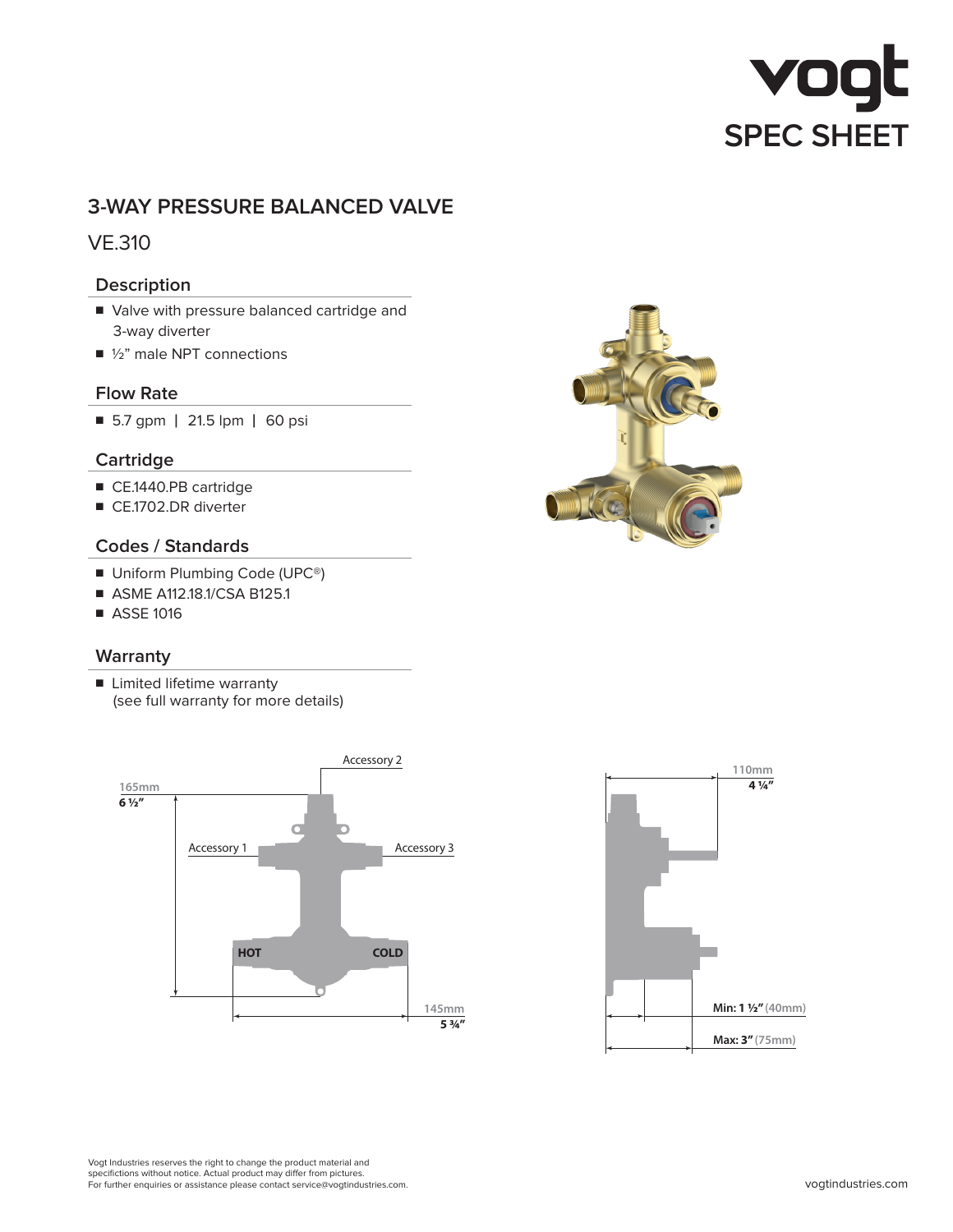

# **16" WALL ARM**

WA.41.16

## **Description**

- $\blacksquare$  16" wall mount shower arm with  $1/2$ " female NPT connection
- Round pipe with square escutcheon plate

#### **Available Finishes**

- Chrome (CC)
- Matte Black (MB)

(Model Pictured: Chrome)

#### **Codes / Standards**

- Uniform Plumbing Code (UPC<sup>®</sup>)
- ASME A112.18.1/CSA B125.1

#### **Warranty**

■ Limited lifetime warranty (see full warranty for details)







Vogt Industries reserves the right to change the product material and specifictions without notice. Actual product may differ from pictures. For further enquiries or assistance please contact service@vogtindustries.com.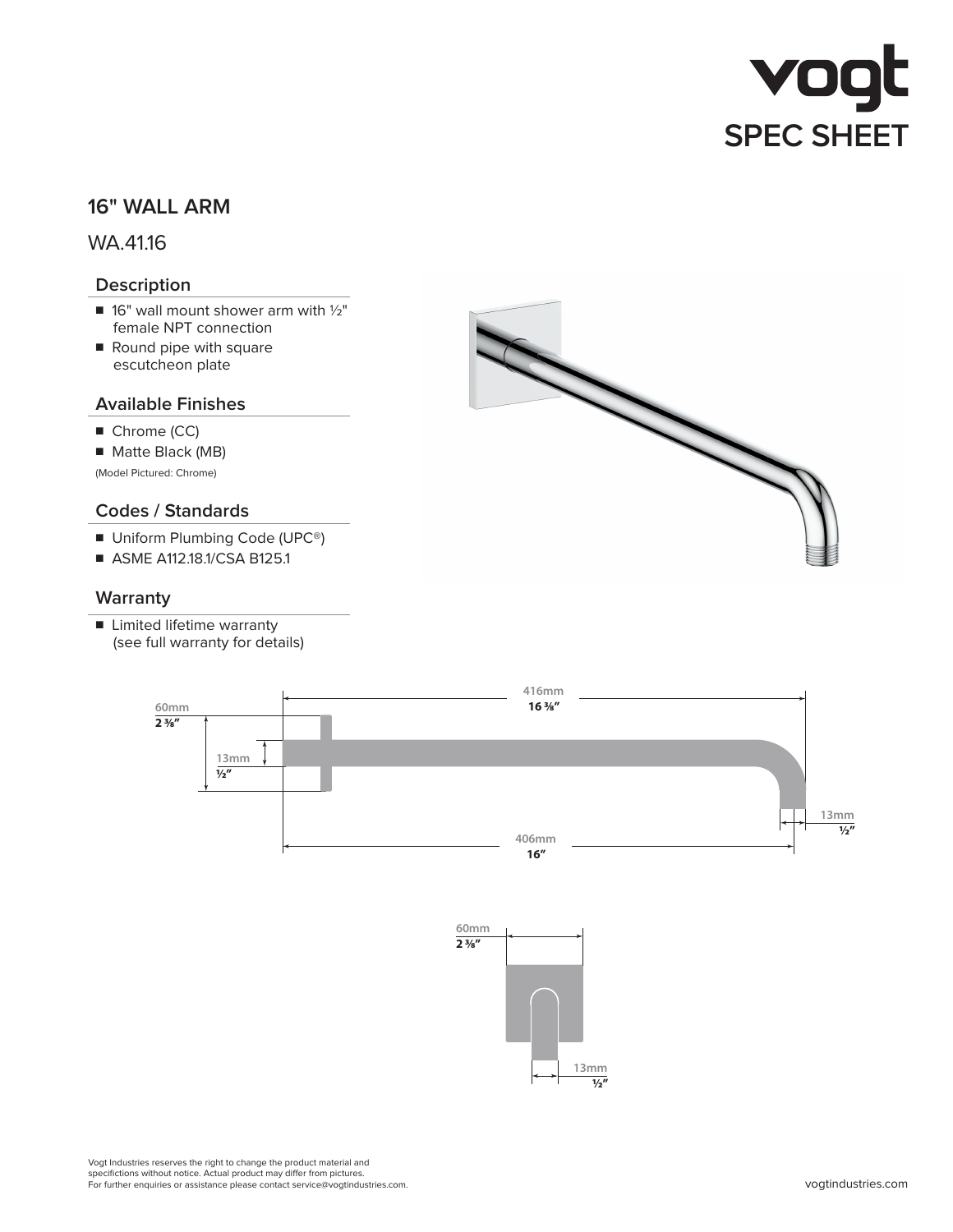# vogt **SPEC SHEET**

# **8" SQUARE SHOWER HEAD**

## SH.41.0808

## **Description**

- 8" square shower head
- Anti-limescale technology

## **Flow Rate**

■ 2 gpm **|** 7.6 lpm **|** 60 psi

## **Available Finishes**

- Chrome (CC)
- Matte Black (MB)

(Model Pictured: Chrome)

## **Codes / Standards**

- Uniform Plumbing Code (UPC<sup>®</sup>)
- ASME A112.18.1/CSA B125.1

## **Warranty**

■ Limited lifetime warranty (see full warranty for details)





|         |         |         |                |         | 200mm            |         |         |         |         |         |
|---------|---------|---------|----------------|---------|------------------|---------|---------|---------|---------|---------|
|         |         |         |                |         | $7\frac{7}{8}$ " |         |         |         |         |         |
|         |         |         |                |         |                  |         |         |         |         |         |
| $\odot$ | $\odot$ | $\odot$ | $\circledcirc$ | $\odot$ | $\odot$          | $\odot$ | $\odot$ | $\odot$ | $\odot$ | $\odot$ |
| $\odot$ | $\odot$ | $\odot$ | $\odot$        | $\odot$ | $\odot$          | $\odot$ | $\odot$ | $\odot$ | $\odot$ | $\odot$ |
| $\odot$ | $\odot$ | $\odot$ | $\odot$        | $\odot$ | $\odot$          | $\odot$ | $\odot$ | $\odot$ | $\odot$ | $\odot$ |
| $\odot$ | $\odot$ | $\odot$ | $\odot$        | $\odot$ | $\odot$          | $\odot$ | $\odot$ | $\odot$ | $\odot$ | $\odot$ |
| $\odot$ | $\odot$ | $\odot$ | $\odot$        | $\odot$ | $\odot$          | $\odot$ | $\odot$ | $\odot$ | $\odot$ | $\odot$ |
| $\odot$ | $\odot$ | $\odot$ | $\odot$        | $\odot$ | $\odot$          | $\odot$ | $\odot$ | $\odot$ | $\odot$ | $\odot$ |
| $\odot$ | $\odot$ | $\odot$ | $\odot$        | $\odot$ | $\odot$          | $\odot$ | $\odot$ | $\odot$ | $\odot$ | $\odot$ |
| $\odot$ | $\odot$ | $\odot$ | $\odot$        | $\odot$ | $\odot$          | $\odot$ | $\odot$ | $\odot$ | $\odot$ | $\odot$ |
| $\odot$ | $\odot$ | $\odot$ | $\odot$        | $\odot$ | $\odot$          | $\odot$ | $\odot$ | $\odot$ | $\odot$ | $\odot$ |
| $\odot$ | $\odot$ | $\odot$ | $\odot$        | $\odot$ | $\odot$          | $\odot$ | $\odot$ | $\odot$ | $\odot$ | $\odot$ |
| $\odot$ | $\odot$ | $\odot$ | $\odot$        | $\odot$ | $\odot$          | $\odot$ | $\odot$ | $\odot$ | $\odot$ | $\odot$ |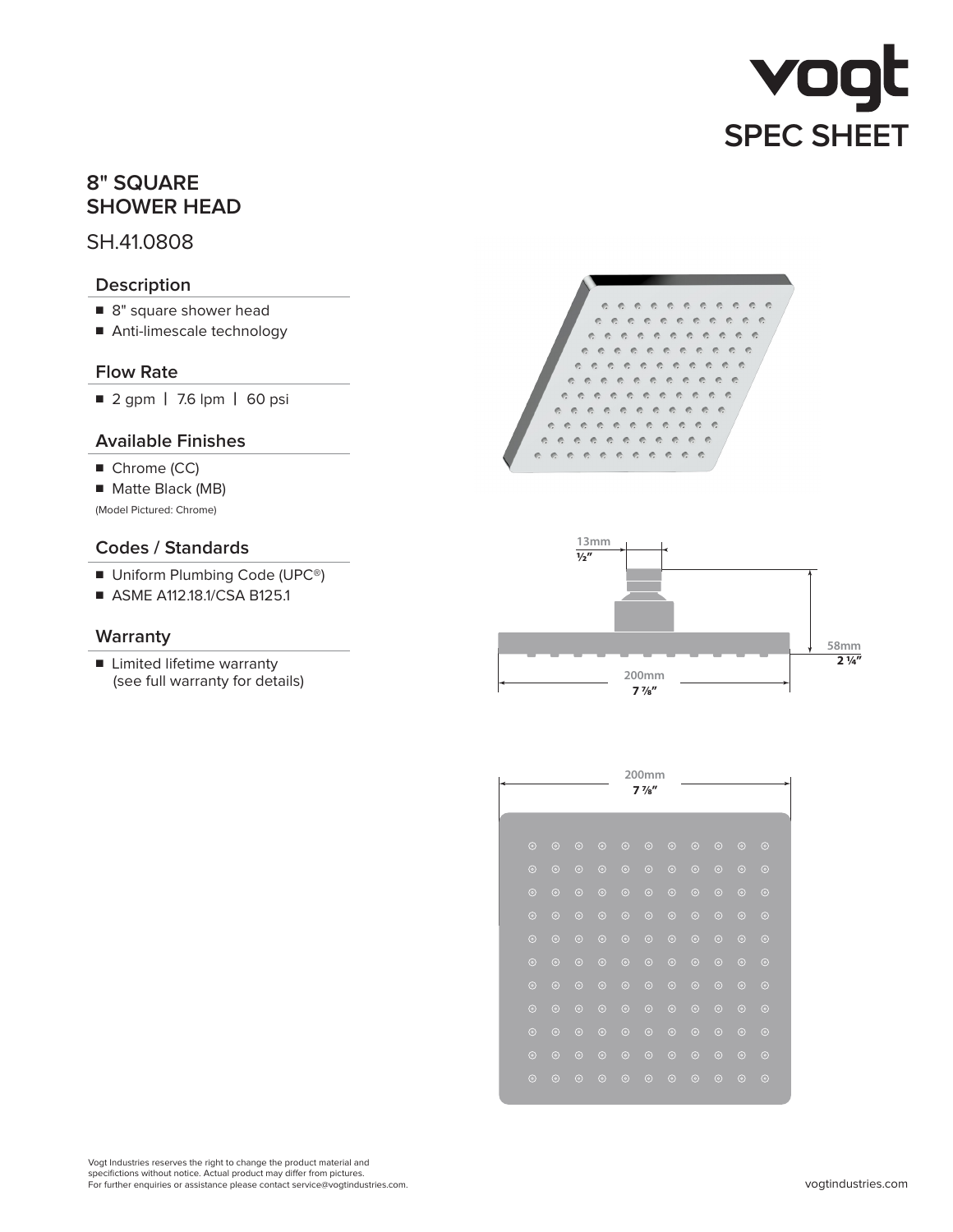

# **KAPFENBERG SLIDING SHOWER BAR WITH HANDSHOWER**

BH.01.01

## **Description**

- **SB.01.31** 31 <sup>1</sup>/<sub>2</sub>" sliding shower bar
- ■ **HE.150** 59" hose
- **HS.01.01** 1-function hand shower

#### **Flow Rate**

■ 2 gpm **|** 7.6 lpm **|** 60 psi

## **Available Finishes**

- Chrome (CC)
- Matte Black (MB)

(Model Pictured: Chrome)

## **Codes / Standards**

- Uniform Plumbing Code (UPC<sup>®</sup>)
- ASME A112.18.1/CSA B125.1
- ASSE 1016

#### **Warranty**

■ Limited lifetime warranty (see full warranty for details)

**797mm 31 1/2" 230mm 9" 154mm 6"**

**95mm 3 1/4"**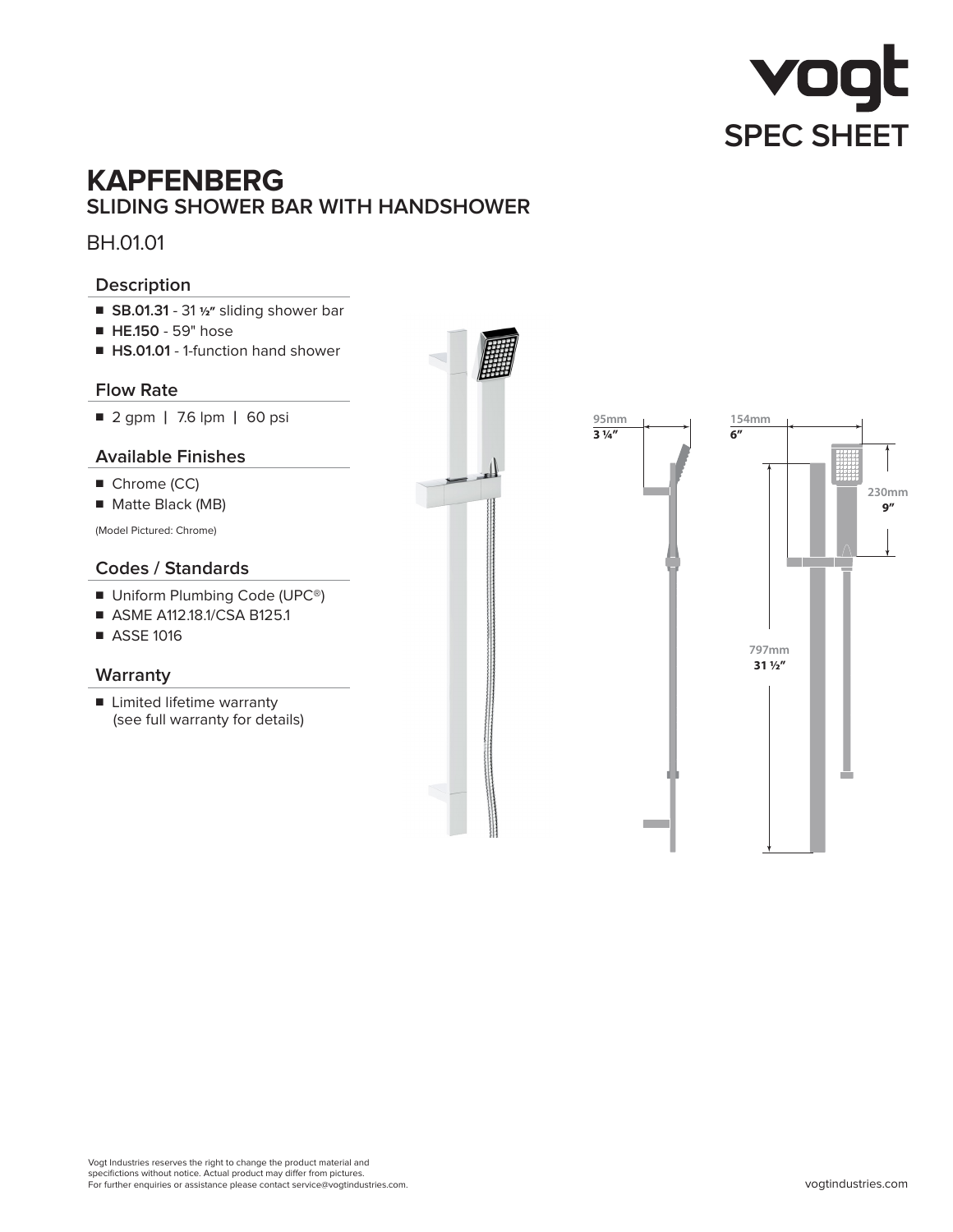

# **SQUARE WALL SUPPLY ELBOW**

EC.41.01

## **Description**

■ Square elbow connector with  $1/2$ " female NPT connection

#### **Available Finishes**

- Chrome (CC)
- Matte Black (MB)

(Model Pictured: Chrome)

## **Codes / Standards**

- Uniform Plumbing Code (UPC<sup>®</sup>)
- ASME A112.18.1/CSA B125.1

#### **Warranty**

■ Limited lifetime warranty (see full warranty for details)